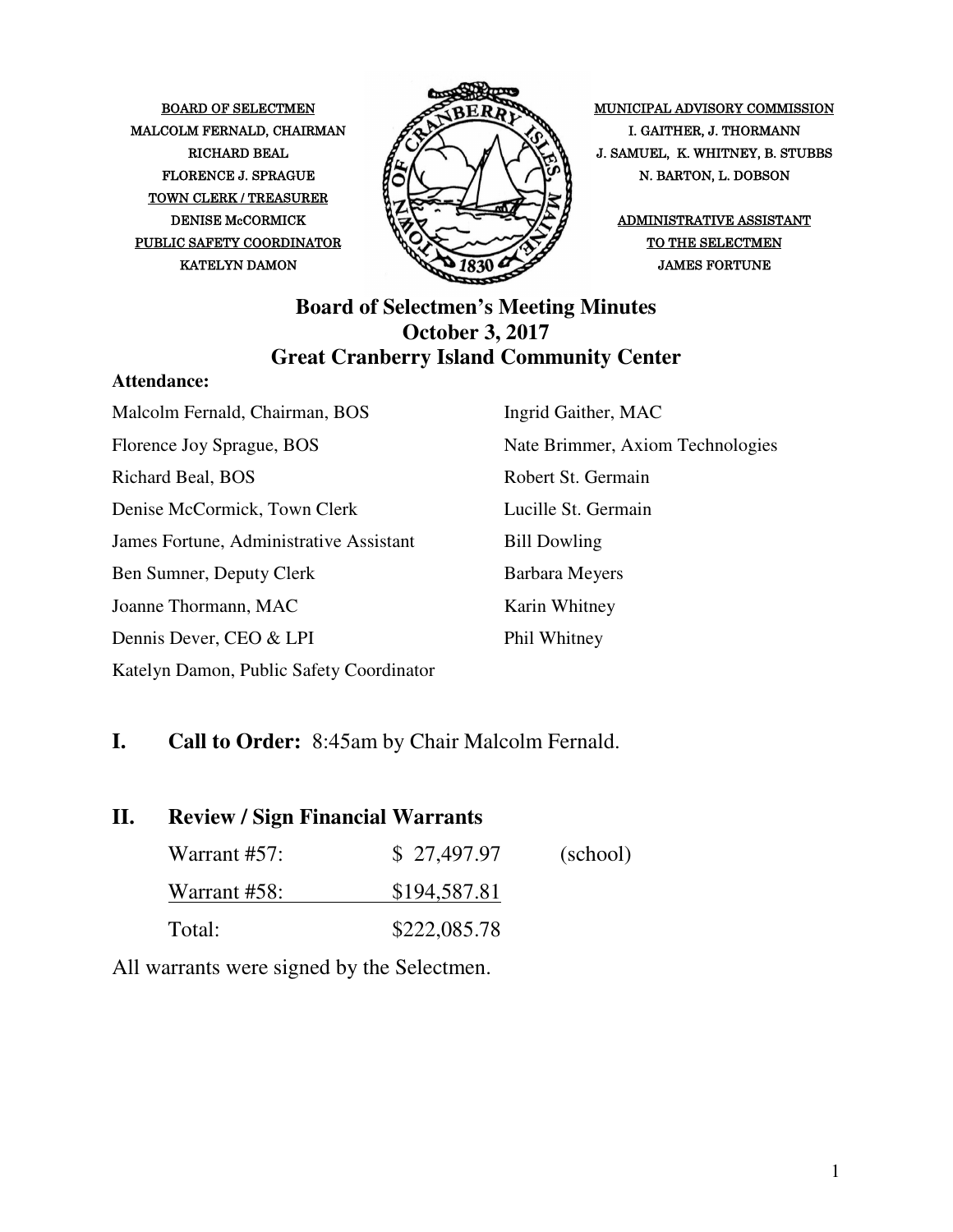#### **IV. New Business (taken out of order)**

### **A. Code Enforcement: Update on Junkyards**

Dennis Dever provides an update on junkyard enforcement measures. Voluntary compliance efforts are taking place on GCI and LCI. Other properties are also being looked at for compliance and he recommends a junkyard ordinance be drafted to address the town's specific issues, particularly boats. Consensus of the Selectmen is to task Dennis Dever to prepare a draft junkyard ordinance to be considered for the 2018 Annual Town Meeting.

Dennis Dever also provides an update on the Manset cleanup efforts and requests a pay rate of \$22/hr for emptying and disposing of materials in the unused portion of the building. He expects this effort to take about two days. Richard Beal moves to increase Mr. Dever's rate of pay for the cleanup of the shed to \$22/hr. Malcolm Fernald seconds the motion. **Motion approved 3-0.**

# **B. Broadband Project Update**

James Fortune reports on the status of the project. Concrete was poured for the Islesford tower. Once the concrete is allowed to cure, the tower will be erected. The tower on GCI will have a concrete foundation in addition to being attached to the Cranberry Island Boatyard building. Dennis Dever confirms DEP approval has been secured since the scope of the project did not change. Nate Brimmer of Axiom advises that the change was the most practical solution to meet one of the conditions of Planning Board approval.

### **V. Other Business (taken out of order)**

Malcolm Fernald explains the current situation with funding the Broadband project. James Fortune reports that he has been told during multiple contacts with USDA representatives that an announcement of Community Connect grant recipients will occur any day now. Selectmen review updated budget provided by Nate Brimmer. He advises that Axiom can proceed another week without additional funding, but asks that a process be in place to pay outstanding invoices quickly once the grant decision is announced. Chairman Fernald tasks James Fortune to determine, during the meeting if possible, at what point town funds become potentially reimbursable by the USDA. Chairman Fernald tables discussion until later in the meeting.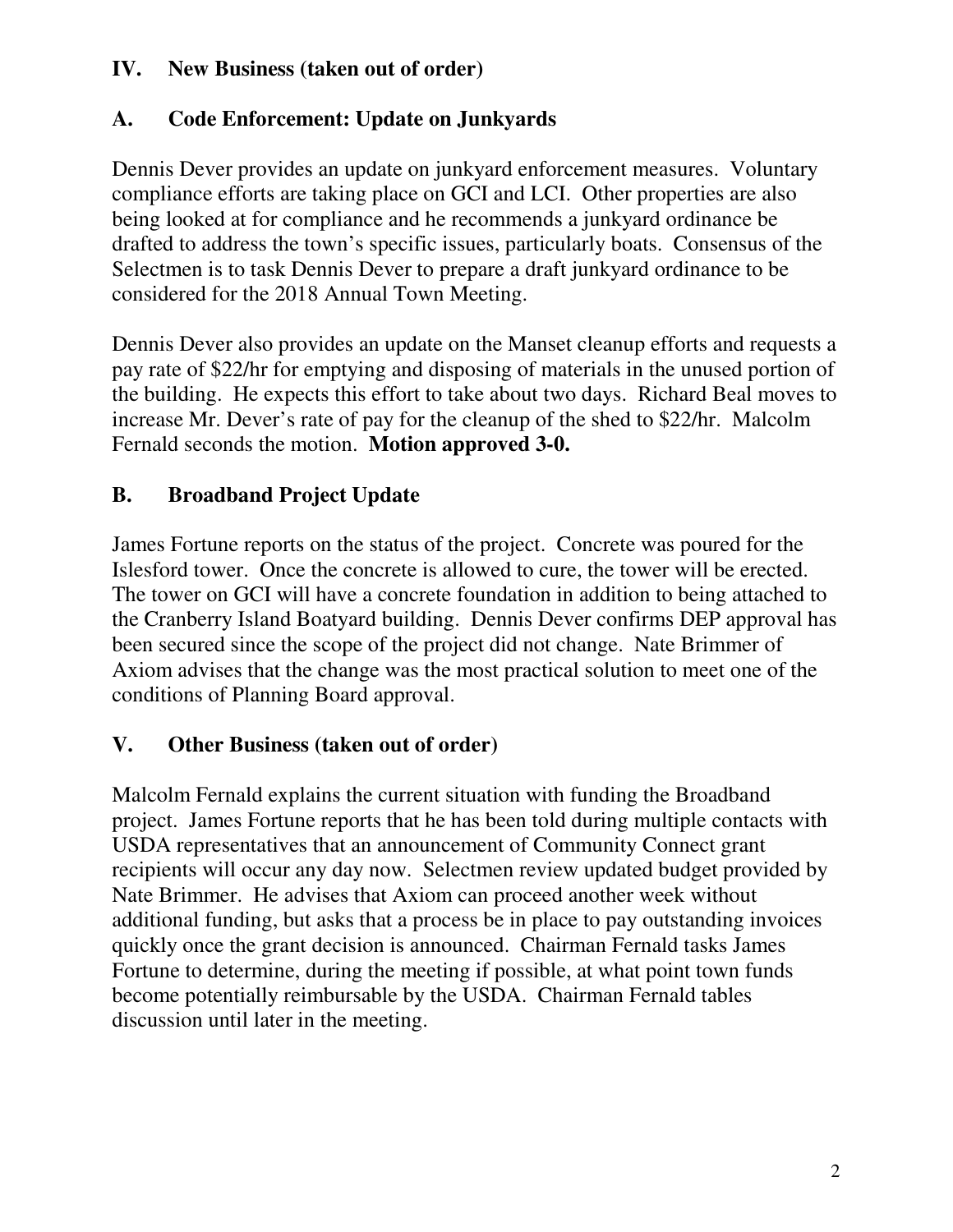#### **C. Longfellow School Boundary Update**

Malcolm Fernald reports that the Town's attorney has been in contact with the adjacent landowner's attorney, but the Town still has not received a copy of the landowner's conflicting survey. Richard Beal moves to contact the town attorney and request a letter be sent to the landowner formally requesting the removal of her chicken house from the school property. Malcolm Fernald seconds the motion. **Motion approved 3-0.**

# **D. Islesford Cistern: Driveway**

Katelyn Damon explains the proposal to use the Town's cistern at Islesford for annual pumper truck testing instead of barging the Town's trucks to Mount Desert each year. To use the cistern for the testing, some additional gravel (already available on Islesford) will be needed to raise the elevation of the truck relative to the cistern's connections. Richard Beal moves to use the available gravel as proposed and to purchase up to one load of additional gravel if necessary. Malcolm Fernald seconds the motion. Florence Joy Sprague recommends Katelyn Damon contact the neighboring landowner as a courtesy. **Motion approved 3-0.**

Richard Beal reports on the condition of the fire pond on GCI. Katelyn Damon advises that the pond would only be used in an emergency and that well water is used for training on GCI.

#### **VII. Audience Communication (taken out of order)**

Phil Whitney asks what recourse landowners on GCI have to avoid the significant usage of new poles in the broadband project infrastructure. Malcolm Fernald replies that private donation is the only viable option due to the cost and difficulty of burying the lines. James Fortune reports that efforts are being made on Islesford to put lines on existing poles. General discussion of issues regarding the burial of lines (cost) and usage of existing poles (time constraint). Phil Whitney requests that a determination of the additional costs involved in burying the lines on GCI be considered prior to the Annual Town Meeting. **No action taken.** 

Robert St. Germain requests a published timeline for the Broadband project. James Fortune refers him to the franchise agreement published on the Town website.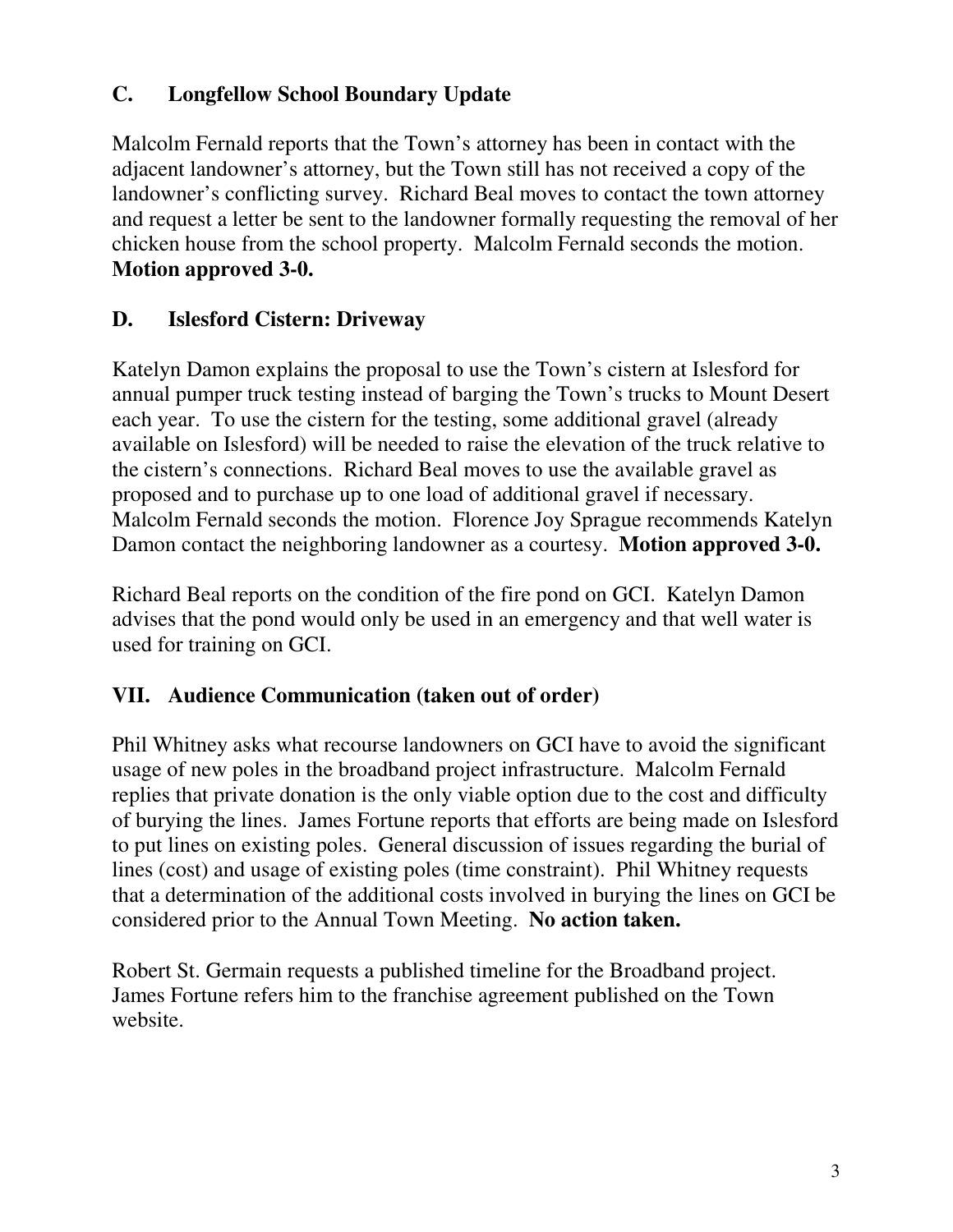# **E. Friends of Islesford Historical Museum: Exhibit**

Malcolm Fernald reports on a letter from the Friends of the Islesford Historical Museum offering a display exhibit to the town office when the exhibit is removed from the museum in 2019. Malcolm Fernald moves to accept the exhibit. Richard Beal seconds the motion. **Motion approved 3-0.** 

Richard Beal tasks James Fortune to ensure that the front windows of the town office building are replaced during the renovation for insulation purposes.

# **H. Winter Preparations: Roads & Equipment (taken out of order)**

Richard Beal asks if there will be a new plow truck for Islesford purchased this year. James Fortune reports that money was previously appropriated by the Town for a new truck, but Cory Alley has advised that the current truck is serviceable for one more winter. Mr. Alley has also recommended a replacement truck and would like to be involved in the selection process.

James Fortune advises that the contract for snow removal on GCI is due for review in 2018. General discussion of cost comparisons between contract snow removal on GCI and Town-owned equipment and infrastructure on LCI. **No action taken.**

# **F. 2018 Preliminary Budget Outline**

Richard Beal requests quotes for completing work on the Town office next year be solicited for the Annual Town Meeting. James Fortune advises that Float Contracts are due for renewal next year. Additionally, the Islesford Dock Extension will be put out to bid prior to the Annual Meeting and paving specifications and estimates relevant to Dog Point Road on GCI will be prepared. General Discussion of shale roads on GCI. Lucille St. Germain requests calcium chloride not be used on Dog Point Rd due to its ineffectiveness. Dennis Dever recommends calcium chloride be used properly. **No action taken.** 

JoAnne Thormann requests attention be given to the parking lot issues at Islesford. Richard Beal recommends parking lot problems be addressed at both GCI and LCI docks, that each dock needs a float replaced, and extraneous concrete being hauled onto GCI be used to reduce erosion of the ramp. Dennis Dever advises that ramp at Manset continues to be undercut by erosion. **No action taken.**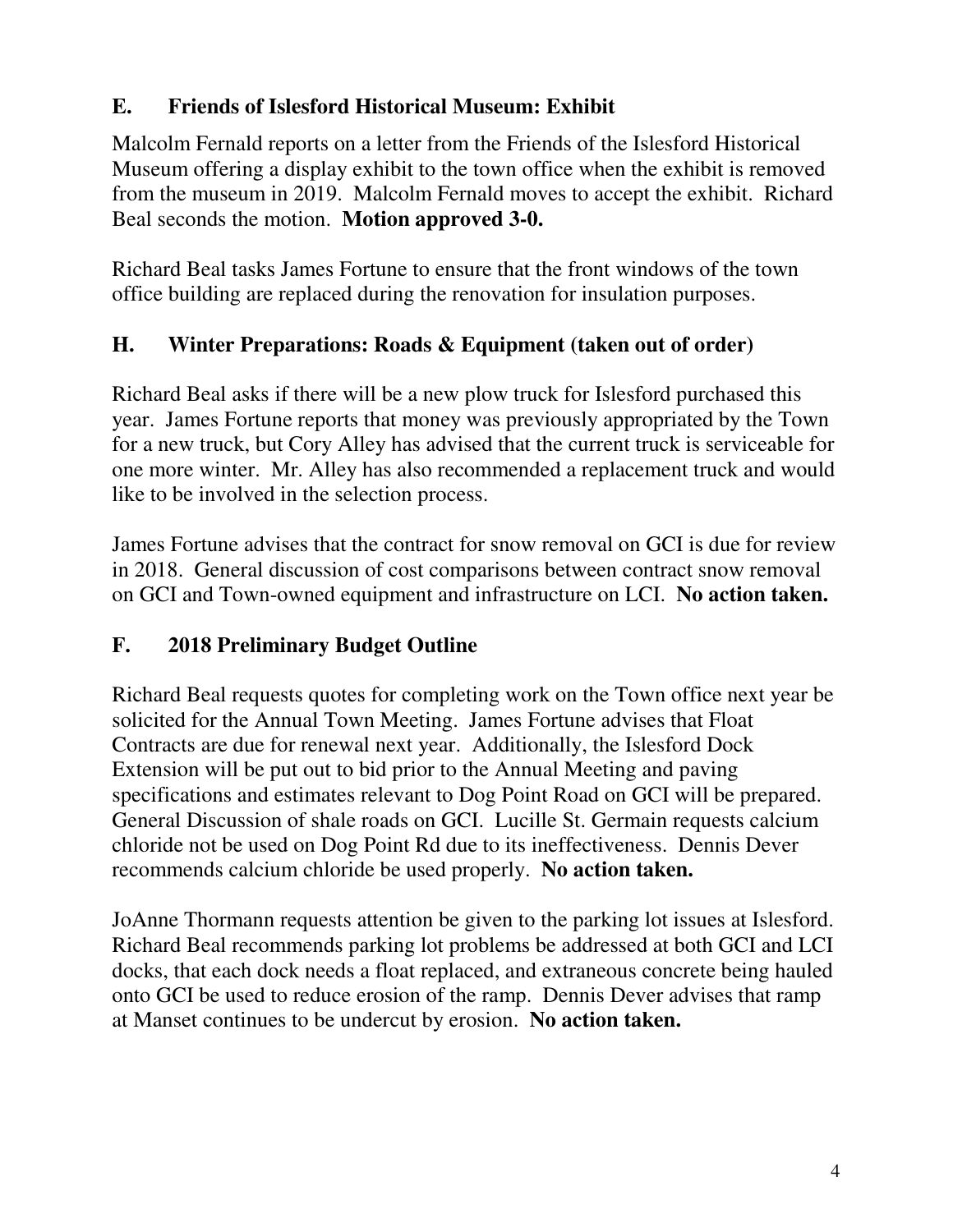### **I. Manset Boathouse Leases and Rental Status (taken out of order)**

Richard Beal reports on use of the apartment in the Manset boathouse. General discussion of lease issues related to the boathouse. JoAnne Thormann advises that the MAC is currently addressing only the warehouse leases and requests guidance from the Selectmen on how to proceed. She also reports on the five motions the MAC has approved for consideration by the Selectmen. **No action taken.**

# **F. Preliminary Budget Outline (continued)**

Katelyn Damon reminds the Selectmen of the five year budget outline for emergency services that has been included in the Annual Town Report. That plan included the purchase of a wildland brush truck for 2018. However, she recommends pricing a second truck for GCI instead to replace the 1981 pumper truck with a more updated model that has a larger water carrying capacity. Richard Beal recommends board consider including this item in the budget. **No action taken.**

# **G. Town Office Rehabilitation Status**

James Fortune reports that the renovation of the 61 Main Street property is underway.

# **H. Winter Preparations: Roads & Equipment (continued)**

James Fortune reports that salt is being delivered to both islands. The consensus of the Board is that although funds are available for the purchase of a new truck for Islesford, the model that is selected and its full price should be approved by the voters at the Annual Town Meeting.

# **I. Manset Boathouse Leases and Rental Status (continued)**

Malcolm Fernald moves to have occupancy of the apartment at the Manset boathouse ended and the apartment secured. Richard Beal seconds the motion. **Motion approved 3-0.** 

Consensus of the Board is for a letter be sent to inform the Lessee and enforcement to be executed by the Code Enforcement Officer.